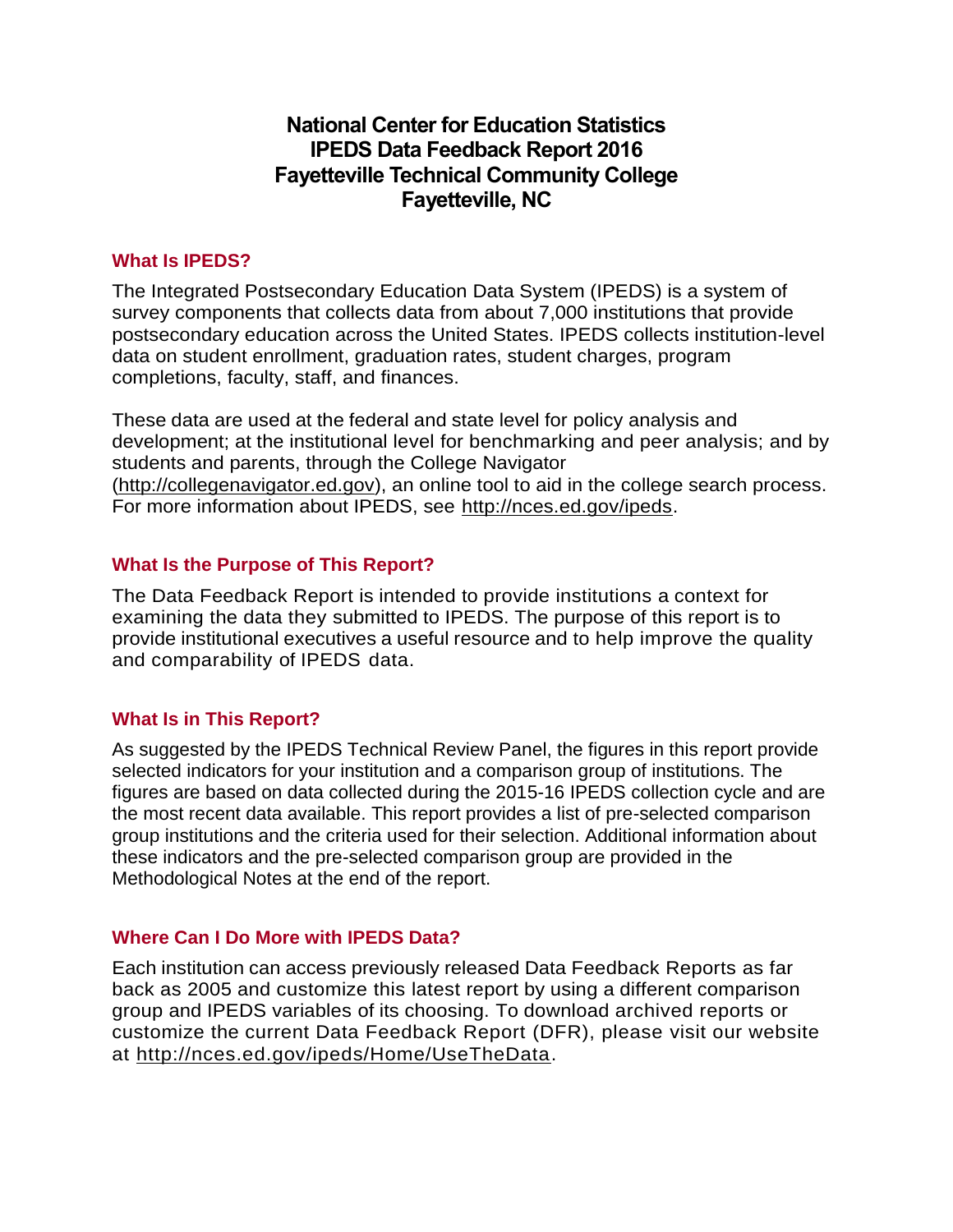# **Comparison Group**

Comparison group data are included to provide a context for interpreting your institution's statistics. If your institution did not define a custom comparison group for this report by July 17, NCES selected a comparison group for you. (In this case, the characteristics used to define the comparison group appears below.) The Customize Data Feedback Report functionality on the IPEDS Data Center at this provided link [\(http://nces.ed.gov/ipeds/datacenter/\)](http://nces.ed.gov/ipeds/datacenter/) can be used to reproduce the figures in this report using different peer groups.

Using some of your institution's characteristics, a group of comparison institutions was selected for you. The characteristics include Associate's Colleges: High Transfer-Mixed Traditional/Nontraditional, public and enrollment of a similar size. This comparison group includes the following 30 institutions:

- Anne Arundel Community College (Arnold, MD)
- Brookdale Community College (Lincroft, NJ)
- Bunker Hill Community College (Boston, MA)
- Central Piedmont Community College (Charlotte, NC)
- Collin County Community College District (McKinney, TX)
- CUNY Kingsborough Community College (Brooklyn, NY)
- De Anza College (Cupertino, CA)
- Diablo Valley College (Pleasant Hill, CA)
- Erie Community College (Buffalo, NY)
- Georgia State University-Perimeter College (Atlanta, GA)
- Glendale Community College (Glendale, AZ)
- Grand Rapids Community College (Grand Rapids, MI)
- Henry Ford College (Dearborn, MI)
- Lone Star College System (The Woodlands, TX)
- Los Angeles Valley College (Valley Glen, CA)
- Mesa Community College (Mesa, AZ)
- Middlesex County College (Edison, NJ)
- Montgomery College (Rockville, MD)
- Northern Virginia Community College (Annandale, VA)
- Pima Community College (Tucson, AZ)
- Saddleback College (Mission Viejo, CA)
- Saint Louis Community College (Bridgeton, MO)
- Salt Lake Community College (Salt Lake City, UT)
- San Antonio College (San Antonio, TX)
- Santa Ana College (Santa Ana, CA)
- SUNY Westchester Community College (Valhalla, NY)
- Tarrant County College District (Fort Worth, TX)
- Tidewater Community College (Norfolk, VA)
- Tulsa Community College (Tulsa, OK)
- Wake Technical Community College (Raleigh, NC)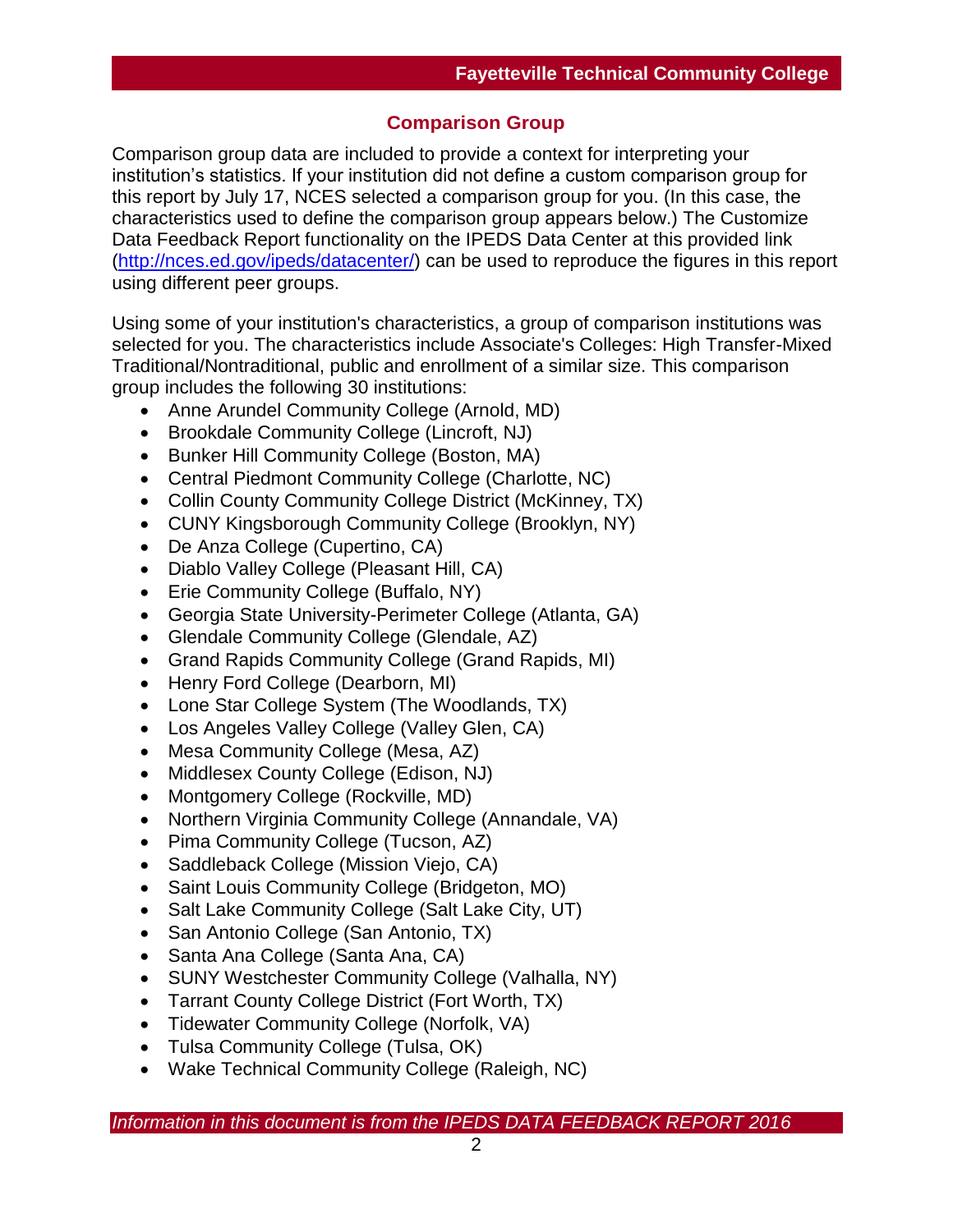The figures in this report have been organized and ordered into the following topic areas:

| <b>Topic</b>                                     | <b>Chart</b>                | Page(s) |
|--------------------------------------------------|-----------------------------|---------|
| Admissions (only for non-open-admission schools) | No charts<br>applicable     | N/A     |
| <b>Student Enrollment</b>                        | <b>Figures</b><br>$1 - 2$   | 4       |
| <b>Awards</b>                                    | <b>Figure</b><br>3          | 5       |
| <b>Charges and Net Price</b>                     | <b>Figures</b><br>$4 - 5$   | $5 - 6$ |
| <b>Student Financial Aid</b>                     | <b>Figures</b><br>$6 - 9$   | $6 - 8$ |
| <b>Military Benefits*</b>                        | No charts<br>applicable     | N/A     |
| <b>Retention and Graduation Rates</b>            | <b>Figures</b><br>$10 - 13$ | $8 - 9$ |
| <b>Finance</b>                                   | <b>Figures</b><br>$14 - 15$ | 10      |
| <b>Staff</b>                                     | <b>Figures</b><br>$16 - 17$ | 11      |
| <b>Libraries</b>                                 | No charts<br>applicable     | N/A     |

\*These figures only appear in customized Data Feedback Reports (DFR), which are available through Use the Data portal on the IPEDS website.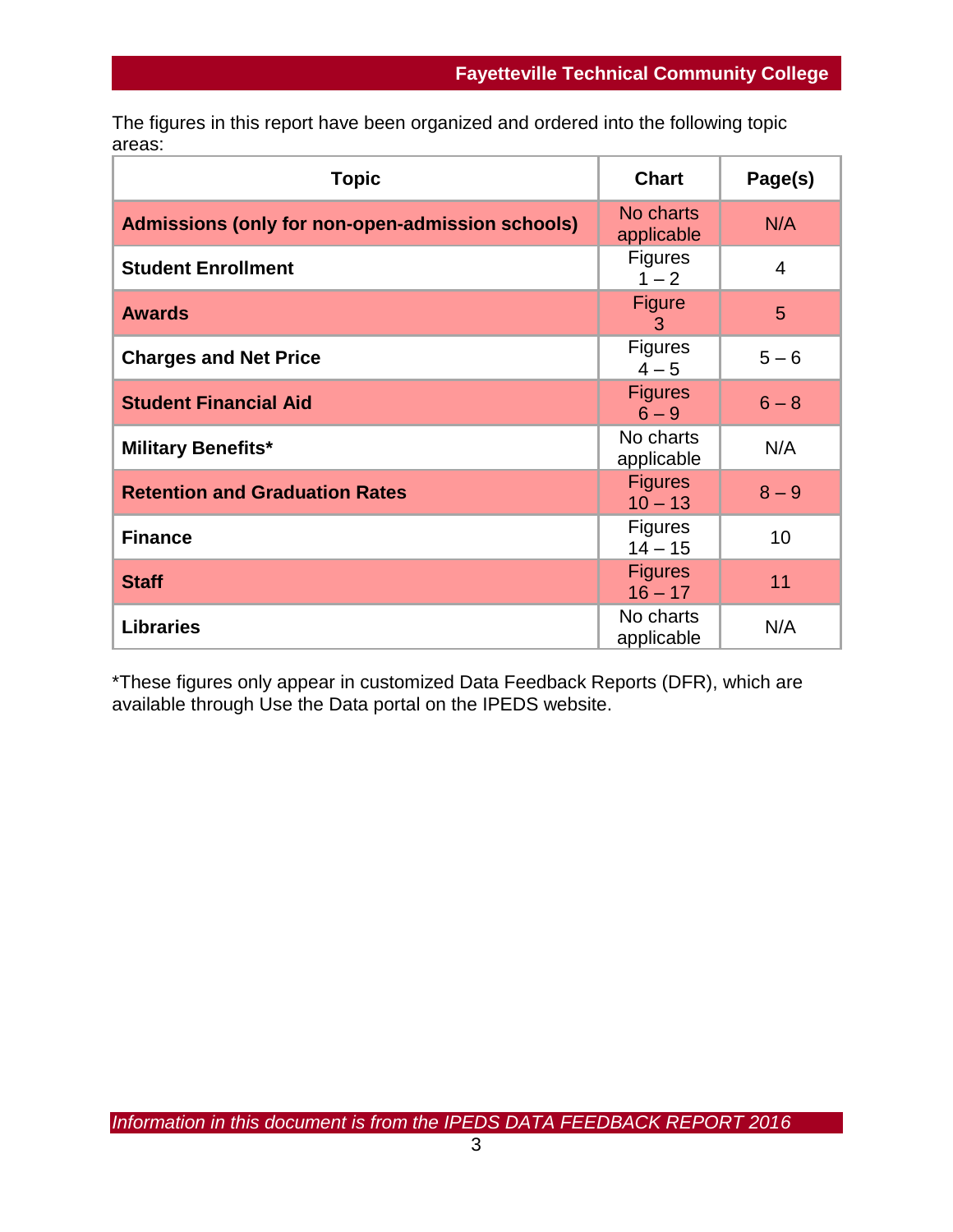| <b>Race/Ethnicity</b>                            | <b>FTCC</b> | Comparison<br><b>Group Median</b><br>$(N=30)$ |
|--------------------------------------------------|-------------|-----------------------------------------------|
| American Indian or Alaska Native                 | 2%          | $0\%$                                         |
| Asian                                            | 2%          | 4%                                            |
| <b>Black or African American</b>                 | 38%         | 13%                                           |
| Hispanic/Latino                                  | 10%         | 24%                                           |
| <b>Native Hawaiian or other Pacific Islander</b> | 1%          | $0\%$                                         |
| <b>White</b>                                     | 40%         | 43%                                           |
| Two or more races                                | 3%          | 3%                                            |
| <b>Race/ethnicity unknown</b>                    | 4%          | 3%                                            |
| <b>Nonresident alien</b>                         | 0%          | 2%                                            |
| Women                                            | 55%         | 54%                                           |

**Figure 1. Percent of all students enrolled, by race/ethnicity, and percent of students who are women: Fall 2015**

**NOTE:** For more information about disaggregation of data by race and ethnicity, see the Methodological Notes. Median values for the comparison group will not add to 100%. See "Use of Median Values for Comparison Group" for how median values are determined. N is the number of institutions in the comparison group. **Source:** U.S. Department of Education, National Center for Education Statistics, Integrated Postsecondary Education Data System (IPEDS): Spring 2016, Fall Enrollment component.

| Figure 2. Unduplicated 12-month headcount (2014-15), total FTE enrollment (2014- |  |
|----------------------------------------------------------------------------------|--|
| 15), and full- and part-time fall enrollment (Fall 2015)                         |  |

| <b>Enrollment Measure</b>        | <b>FTCC</b> | Comparison<br><b>Group Median</b><br>$(N=30)$ |  |
|----------------------------------|-------------|-----------------------------------------------|--|
| Unduplicated headcount - total   | 19,714      | 30,967                                        |  |
| <b>Total FTE enrollment</b>      | 9.980       | 13,089                                        |  |
| <b>Full-time fall enrollment</b> | 4,509       | 7,196                                         |  |
| <b>Part-time fall enrollment</b> | 7,037       | 13,355                                        |  |

**NOTE:** For details on calculating full-time equivalent (FTE) enrollment, see Calculating FTE in the Methodological Notes. N is the number of institutions in the comparison group.

**SOURCE**: U.S. Department of Education, National Center for Education Statistics, Integrated Postsecondary Education Data System (IPEDS): Fall 2015, 12-month Enrollment component and Spring 2016, Fall Enrollment component.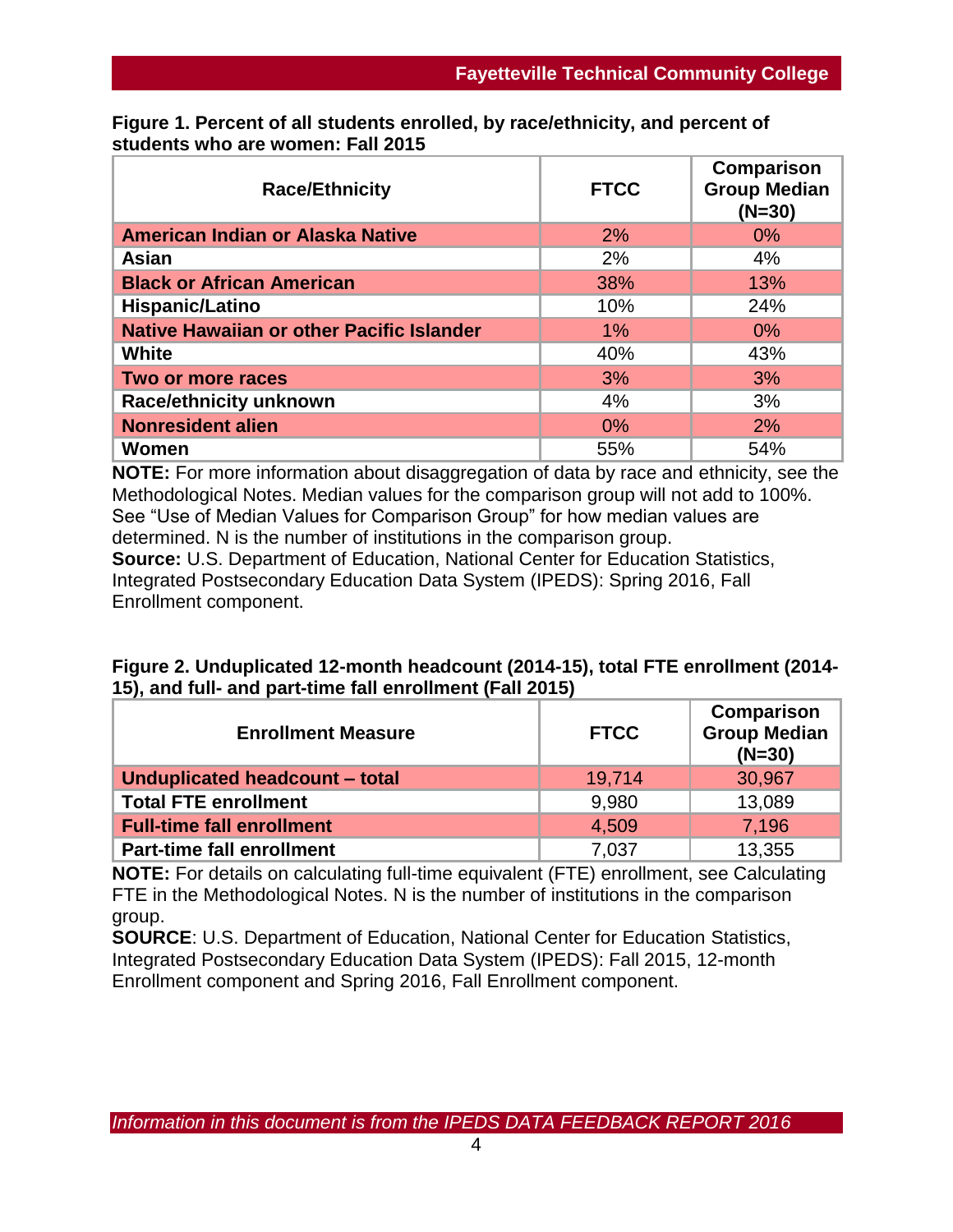| Figure 3. Number of subbaccalaureate degrees and certificates awarded, by level: |  |
|----------------------------------------------------------------------------------|--|
| 2014-15                                                                          |  |

| <b>Levels of Award</b>                           | <b>FTCC</b> | <b>Comparison</b><br><b>Group Median</b><br>$(N=30)$ |
|--------------------------------------------------|-------------|------------------------------------------------------|
| Associate's                                      | 1,580       | 2,078                                                |
| Certificates of at least 2 but less than 4 years |             |                                                      |
| Certificates of at least 1 but less than years   | 254         | 265                                                  |
| Certificates of less than 1 year                 | 1,845       | 445                                                  |

**NOTE:** N is the number of institutions in the comparison group. **SOURCE:** U.S. Department of Education, National Center for Education Statistics, Integrated Postsecondary Education Data System (IPEDS): Fall 2015, Completions component.

## **Figure 4. Academic year tuition and required fees for full-time, first-time degree/certificate-seeking undergraduates: 2012-13 to 2015-16**

| <b>Academic Year</b> | <b>FTCC</b> | Comparison<br><b>Group Median</b><br>$(N=30)$ |
|----------------------|-------------|-----------------------------------------------|
| 2015-16              | \$2,394     | \$2,849                                       |
| 2014-15              | \$2,394     | \$2,751                                       |
| 2013-14              | \$2,378     | \$2,584                                       |
| 2012-13              | \$2,298     | \$2,514                                       |

**NOTE:** The tuition and required fees shown here are the lowest reported from the categories of in-district, in-state, and out-of-state. N is the number of institutions in the comparison group.

**SOURCE:** U.S. Department of Education, National Center for Education Statistics, Integrated Postsecondary Education Data System (IPEDS): Fall 2015, Institutional Characteristics component.

### **Figure 5. Average net price of attendance for full-time, first-time degree/certificate-seeking undergraduate students, who were awarded grant or scholarship aid: 2012-13 to 2014-15**

| <b>Academic Year</b> | <b>FTCC</b> | Comparison<br><b>Group Median</b><br>$(N=30)$ |
|----------------------|-------------|-----------------------------------------------|
| 2014-15              | \$3,691     | \$6,837                                       |
| 2013-14              | \$3,863     | \$6,670                                       |
| 2012-13              | \$4,595     | \$6,210                                       |

**NOTE:** Average net price is for full-time, first-time degree/certificate-seeking undergraduate students and is generated by subtracting the average amount of federal,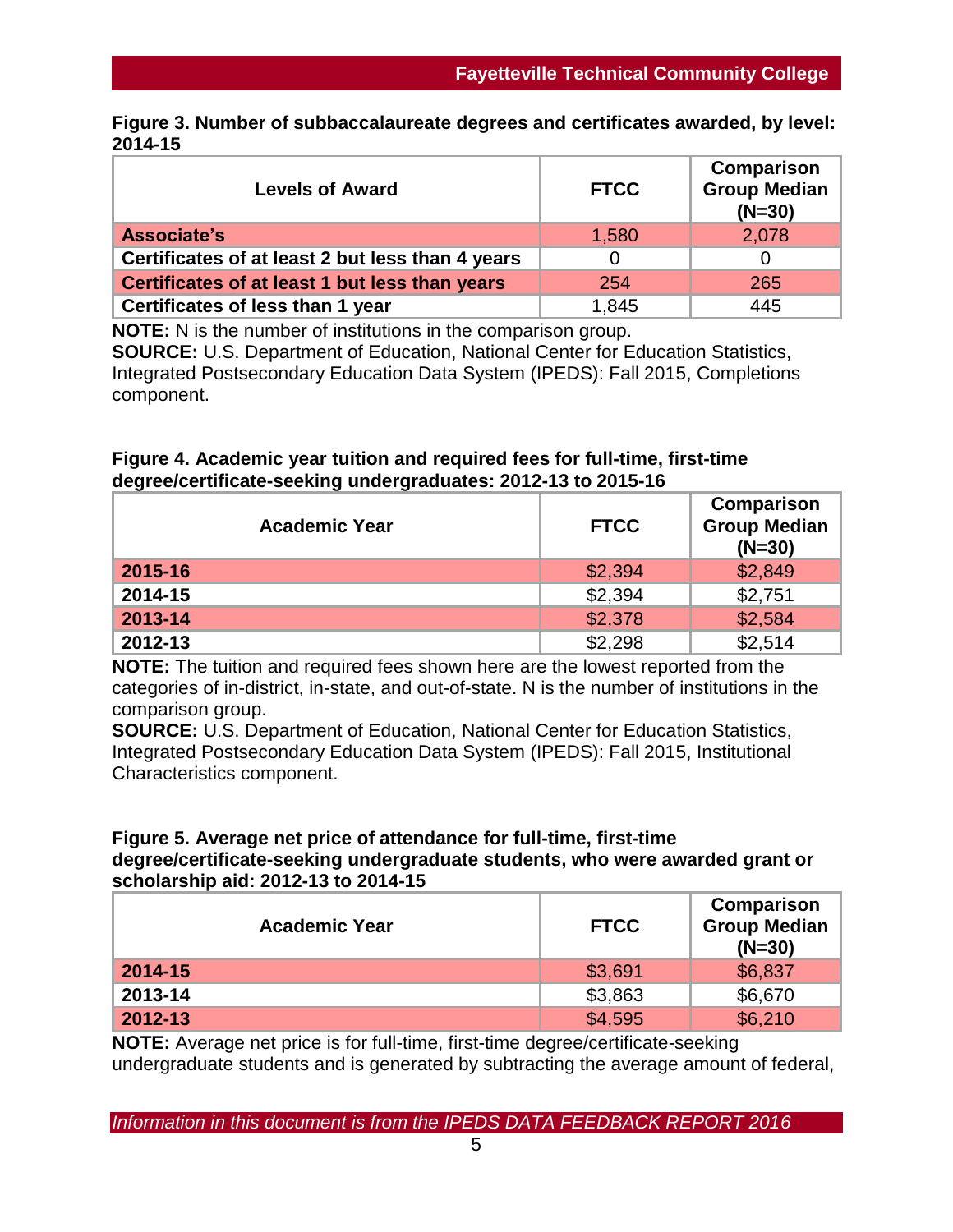state/local government, and institutional grant and scholarship awarded aid from the total cost of attendance. Total cost of attendance is the sum of published tuition and required fees, books and supplies, and the average room and board and other expenses. For details, see the Methodological Notes. N is the number of institutions in the comparison group.

**SOURCE:** U.S. Department of Education, National Center for Education Statistics, Integrated Postsecondary Education Data System (IPEDS): Fall 2015, Institutional Characteristics component and Winter 2015-16, Student Financial Aid component.

**Figure 6. Percent of full-time, first-time degree/certificate-seeking undergraduate students who were awarded grant or scholarship aid from the federal government, state/local government, or the institution, or loans, by type of aid: 2014-15**

| <b>Type of Aid</b>          | <b>FTCC</b> | Comparison<br><b>Group Median</b><br>$(N=30)$ |
|-----------------------------|-------------|-----------------------------------------------|
| Any grant aid               | 70%         | 60%                                           |
| <b>Federal grants</b>       | 70%         | 52%                                           |
| <b>Pell grants</b>          | 66%         | 52%                                           |
| <b>State/local grants</b>   | 13%         | 24%                                           |
| <b>Institutional grants</b> | $1\%$       | 5%                                            |
| <b>Any loans</b>            | 46%         | 14%                                           |
| <b>Federal loans</b>        | 46%         | 13%                                           |
| <b>Other loans</b>          | 0%          | 0%                                            |

**NOTE:** Any grant aid above includes grant or scholarship aid awarded from the federal government, state/local government, or the institution. Federal grants include Pell grants and other federal grants. Any loans include federal loans and other loans awarded to students. For details on how students are counted for financial aid reporting, see Cohort Determination in the Methodological Notes. N is the number of institutions in the comparison group.

**SOURCE:** U.S. Department of Education, National Center for Education Statistics, Integrated Postsecondary Education Data System (IPEDS): Winter 2015-16, Student Financial Aid component.

**Figure 7. Average amounts of awarded grant or scholarship aid from the federal government, state/local government, or the institution, or loans awarded to fulltime, first-time degree/certificate-seeking undergraduate students, by type of aid: 2014-15**

| <b>Type of Aid</b>           | <b>FTCC</b> | Comparison<br><b>Group Median</b> |  |
|------------------------------|-------------|-----------------------------------|--|
| Any grant aid (N=30)         | \$5.443     | \$4,596                           |  |
| <b>Federal grants (N=30)</b> | \$5,161     | \$4,552                           |  |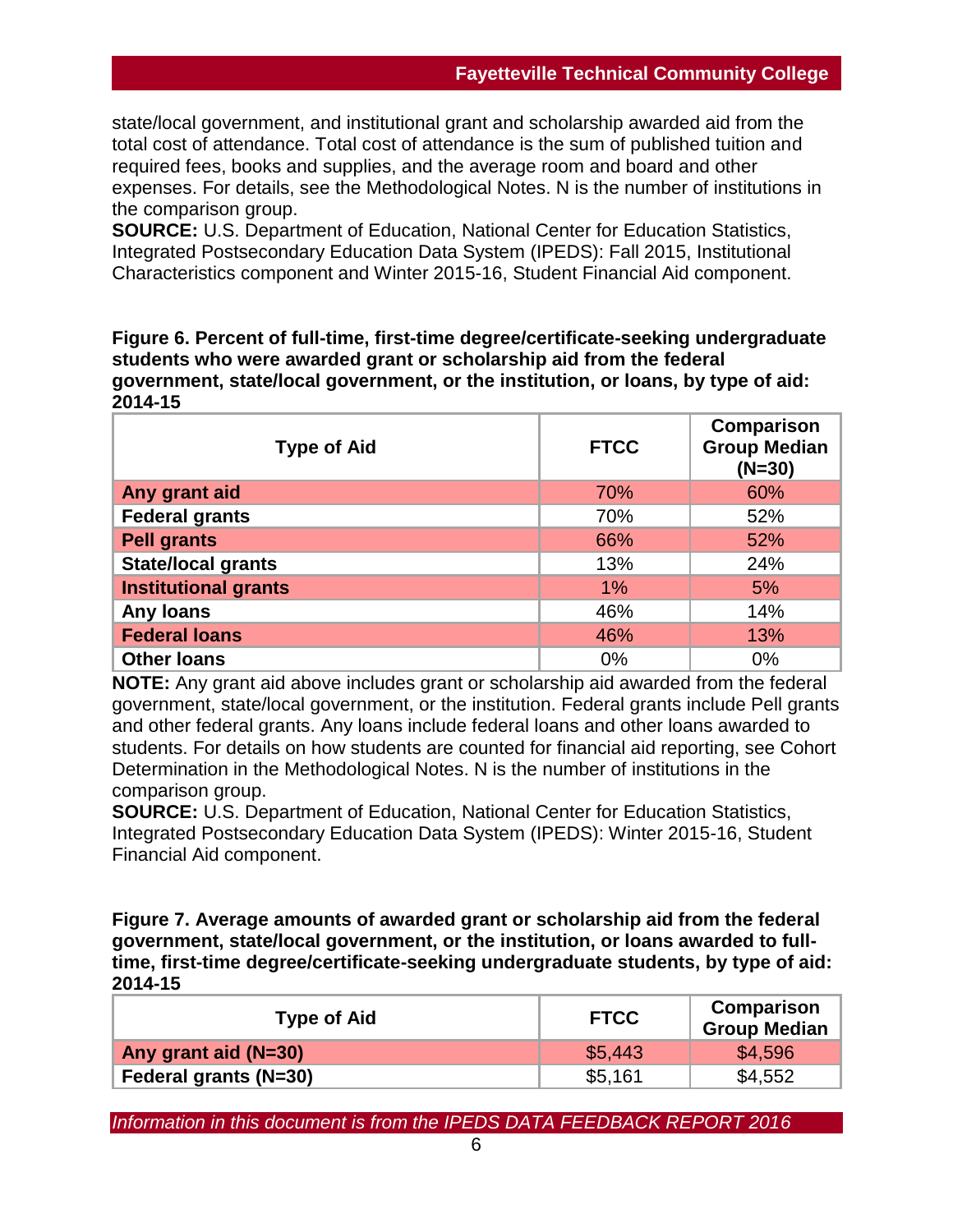| <b>Type of Aid</b>                 | <b>FTCC</b> | <b>Comparison</b><br><b>Group Median</b> |
|------------------------------------|-------------|------------------------------------------|
| Pell grants (N=30)                 | \$5,444     | \$4,462                                  |
| State/local grants (N=30)          | \$1,433     | \$1,502                                  |
| <b>Institutional grants (N=28)</b> | \$756       | \$1,311                                  |
| Any Ioans (N=29)                   | \$5,045     | \$4,503                                  |
| <b>Federal loans (N=28)</b>        | \$5,045     | \$4,421                                  |
| Other Ioans (N=4)                  | \$0         | \$4,935                                  |

**NOTE:** Any grant aid above includes grant or scholarship aid awarded from the federal government, state/local government, or the institution. Federal grants include Pell grants and other federal grants. Any loans include federal loans and other loans awarded to students. Average amounts of aid were calculated by dividing the total aid awarded by the total number of recipients in each institution. N is the number of institutions in the comparison group.

**SOURCE:** U.S. Department of Education, National Center for Education Statistics, Integrated Postsecondary Education Data System (IPEDS): Winter 2015-16, Student Financial Aid component.

|  |  | Figure 8. Percent of all undergraduates awarded aid, by type of aid: 2014-15 |  |  |  |
|--|--|------------------------------------------------------------------------------|--|--|--|
|--|--|------------------------------------------------------------------------------|--|--|--|

| <b>Type of Aid</b>   | <b>FTCC</b> | Comparison<br><b>Group Median</b><br>$(N=30)$ |
|----------------------|-------------|-----------------------------------------------|
| Any grant aid        | 63          | 43                                            |
| <b>Pell grants</b>   | 52          | 35                                            |
| <b>Federal loans</b> | ९०          | 15                                            |

**NOTE:** Any grant aid above includes grant or scholarship aid awarded from the federal government, state/local government, the institution, or other sources. Federal loans includes only federal loans awarded to students. N is the number of institutions in the comparison group.

**SOURCE:** U.S. Department of Education, National Center for Education Statistics, Integrated Postsecondary Education Data System (IPEDS): Winter 2015-16, Student Financial Aid component.

# **Figure 9. Average amount of aid awarded to all undergraduates, by type of aid: 2014-15**

| <b>Type of Aid</b>          | <b>FTCC</b> | Comparison<br><b>Group Median</b> |
|-----------------------------|-------------|-----------------------------------|
| Any grant aid (N=30)        | \$4,939     | \$3,517                           |
| Pell grants (N=30)          | \$4,986     | \$3,551                           |
| <b>Federal loans (N=28)</b> | \$5,842     | \$4,770                           |

**NOTE:** Any grant aid above includes grant or scholarship aid from the federal government, state/local government, the institution, or other sources. Federal loans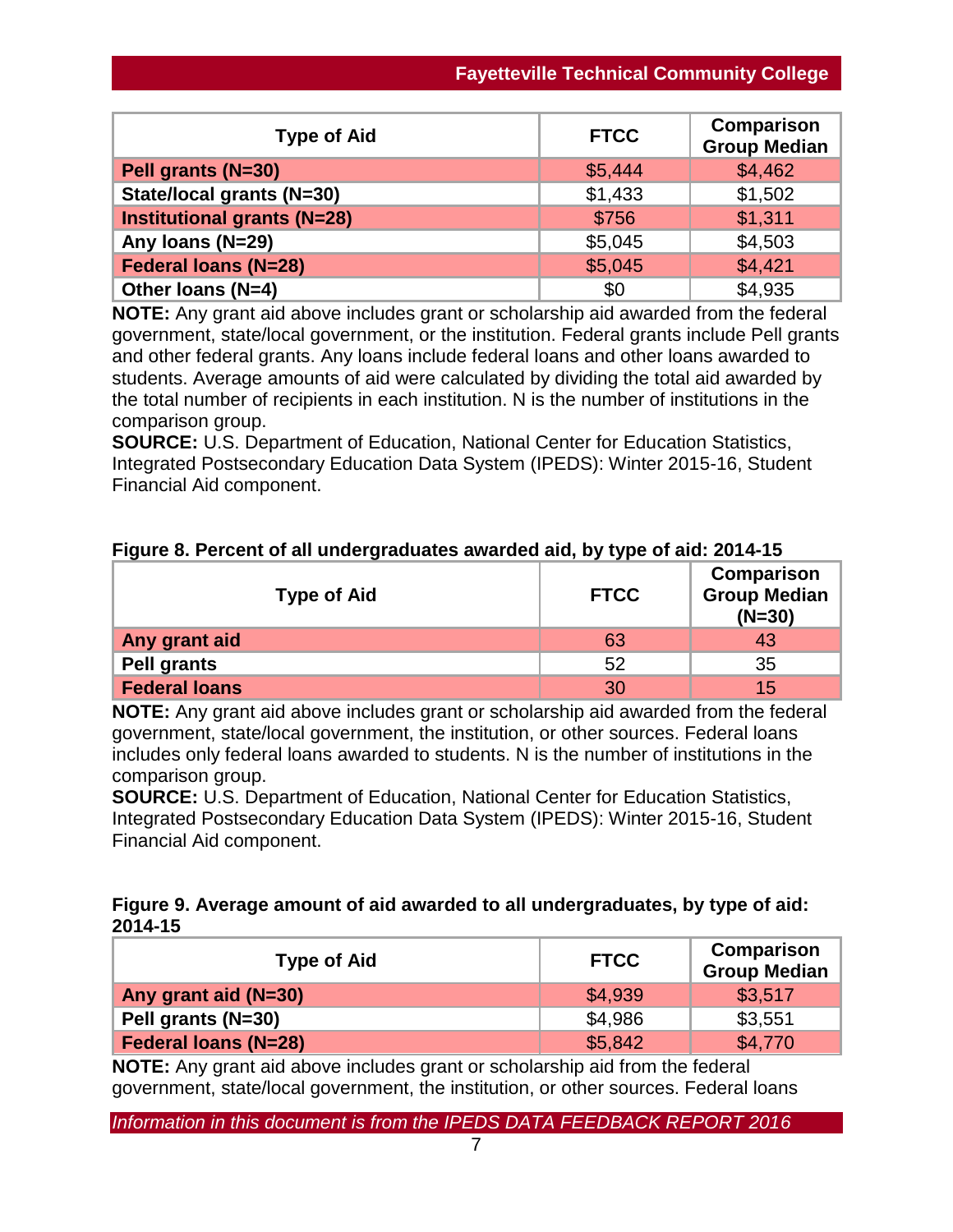include federal loans to students. Average amounts of aid were calculated by dividing the total aid awarded by the total number of recipients in each institution. N is the number of institutions in the comparison group.

**SOURCE:** U.S. Department of Education, National Center for Education Statistics, Integrated Postsecondary Education Data System (IPEDS): Winter 2015-16, Student Financial Aid component.

# **Figure 10. Retention rates of full-time, first-time degree/certificate seeking students (Fall 2014 cohort)**

| <b>Attendance Level</b>         | <b>FTCC</b> | Comparison<br><b>Group Median</b><br>$(N=30)$ |
|---------------------------------|-------------|-----------------------------------------------|
| <b>Full-time retention rate</b> | 49%         | 64%                                           |
| <b>Part-time retention rate</b> | 32%         | 46%                                           |

**NOTE:** Retention rates are measured from the fall of first enrollment to the following fall. Academic reporting institutions report retention data as of the institution's official fall reporting date or as of October 15, 2014. Program reporters determine the cohort with enrollment any time between August 1-October 31, 2014 and retention based on August 1, 2015. For more details, see the Methodological Notes. N is the number of institutions in the comparison group.

**SOURCE:** U.S. Department of Education, National Center for Education Statistics, Integrated Postsecondary Education Data System (IPEDS): Spring 2016, Fall Enrollment component.

## **Figure 11. Graduation and transfer-out rates of full-time, first-time degree/certificate-seeking undergraduates within 150% of normal time to program completion (2012 cohort)**

| <b>Measure</b>                  | <b>FTCC</b> | Comparison<br><b>Group Median</b><br>$(N=30)$ |
|---------------------------------|-------------|-----------------------------------------------|
| <b>Graduation rate, Overall</b> | 12%         | 15%                                           |
| <b>Transfer-out rate</b>        | 21%         | 21%                                           |

**NOTE:** Graduation rate cohort includes all full-time, first-time degree/certificate-seeking undergraduate students. Graduation and transfer-out rates are the Student Right-to-Know rates. Only institutions with mission to prepare students to transfer are required to report transfer out. For more details, see the Methodological Notes. N is the number of institutions in the comparison group.

**SOURCE:** U.S. Department of Education, National Center for Education Statistics, Integrated Postsecondary Education Data System (IPEDS): Winter 2015-16, Graduation Rates component.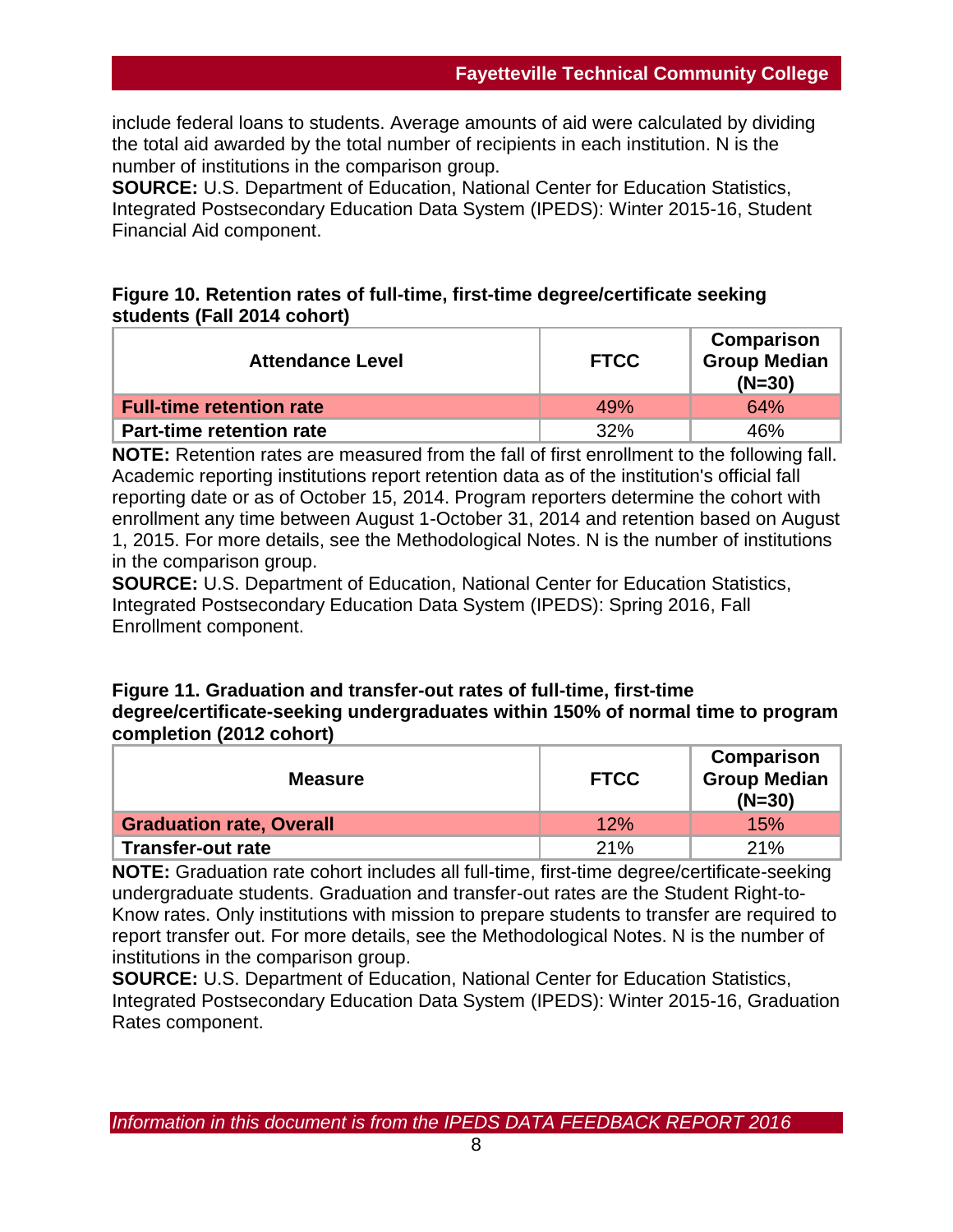**Figure 12: Graduation rates of full-time, first-time degree/certificate-seeking undergraduates within 150% of normal time to program completion, by race/ethnicity: 2012 cohort**

| <b>Race/Ethnicity</b>                            | <b>FTCC</b> | Comparison<br>Group<br><b>Median</b> |
|--------------------------------------------------|-------------|--------------------------------------|
| <b>Graduation rate, Overall (N=30)</b>           | 12%         | 15%                                  |
| American Indian or Alaska Native (N=28)          | 12%         | 5%                                   |
| Asian $(N=30)$                                   | 13%         | 20%                                  |
| <b>Black or African American (N=30)</b>          | 6%          | 10%                                  |
| Hispanic/Latino (N=30)                           | 10%         | 13%                                  |
| Native Hawaiian or other Pacific Islander (N=27) | 20%         | 3%                                   |
| White $(N=30)$                                   | 21%         | 18%                                  |
| Two or more races (N=29)                         | 2%          | 14%                                  |
| Race/ethnicity unknown (N=29)                    | 80%         | 15%                                  |
| Nonresident alien (N=29)                         | 0%          | 20%                                  |

**NOTE:** For more information about disaggregation of data by race and ethnicity, see the Methodological Notes. The graduation rates are the Student Right-to-Know (SRK) rates. Median values for the comparison group will not add to 100%. N is the number of institutions in the comparison group.

**SOURCE:** U.S. Department of Education, National Center for Education Statistics, Integrated Postsecondary Education Data System (IPEDS): Winter 2015-16, Graduation Rates component.

## **Figure 13. Graduation rates of full-time, first-time degree/certificate-seeking undergraduates within normal time, and 150% and 200% of normal time to completion: 2011 cohort**

| <b>Time to Program Completion</b> | <b>FTCC</b> | Comparison<br><b>Group Median</b><br>$(N=30)$ |
|-----------------------------------|-------------|-----------------------------------------------|
| <b>Normal time</b>                | 3%          | $6\%$                                         |
| 150% of normal time               | 6%          | 14%                                           |
| 200% of normal time               | 10%         | 20%                                           |

**NOTE:** The 150% graduation rate is the Student Right-to-Know (SRK) rates; the Normal time and 200% rates are calculated using the same methodology. For details, see the Methodological Notes. N is the number of institutions in the comparison group. **SOURCE:** U.S. Department of Education, National Center for Education Statistics, Integrated Postsecondary Education Data System (IPEDS): Winter 2015-16, 200% Graduation Rates component.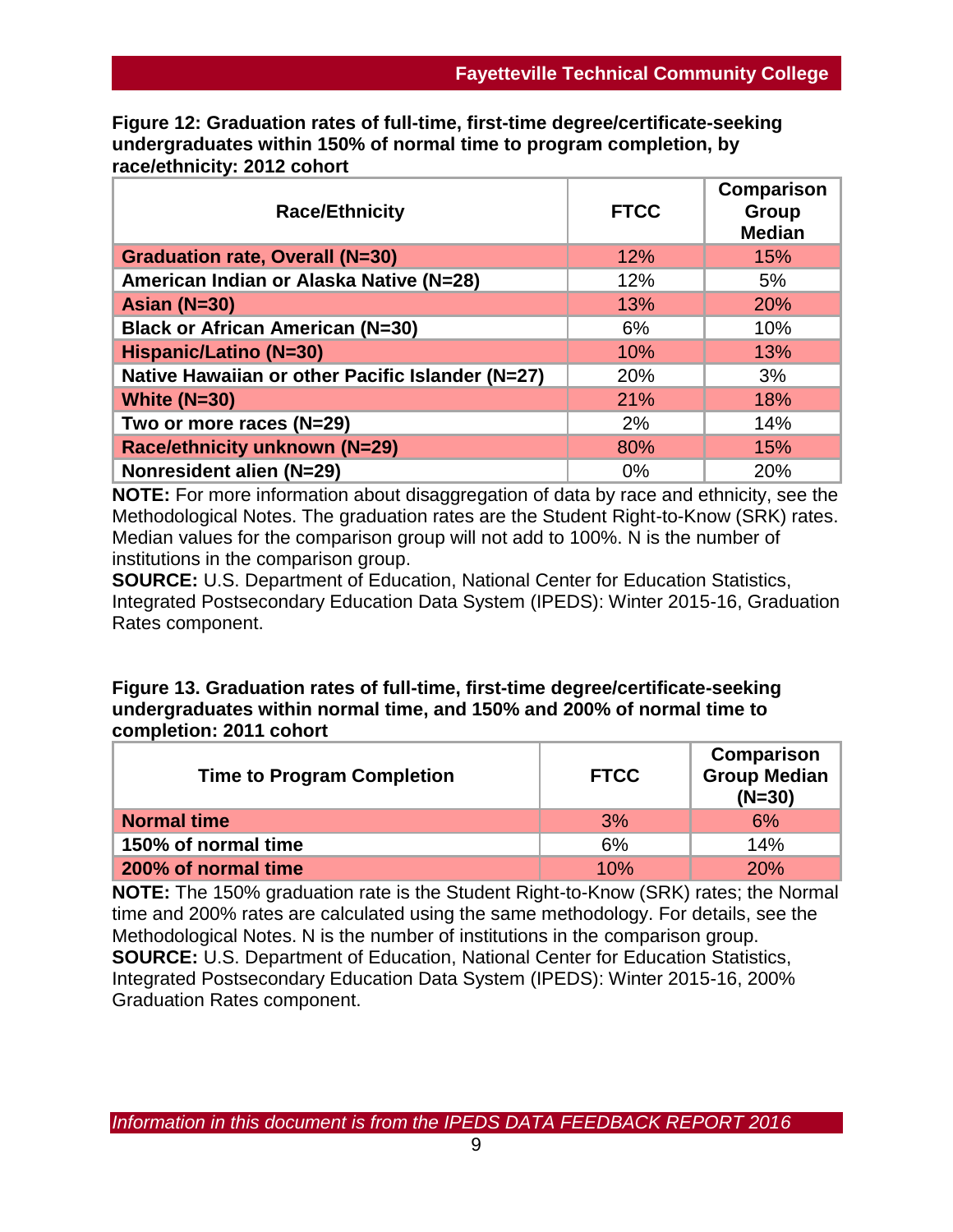| <b>Revenue Source</b>                | <b>FTCC</b> | <b>Comparison</b><br><b>Group Median</b><br>$(N=30)$ |
|--------------------------------------|-------------|------------------------------------------------------|
| <b>Tuition and fees</b>              | 13%         | 18%                                                  |
| <b>State appropriations</b>          | 39%         | 22%                                                  |
| <b>Local appropriations</b>          | 9%          | 26%                                                  |
| Government grants and contracts      | 33%         | 26%                                                  |
| Private gifts, grants, and contracts | $1\%$       | $1\%$                                                |
| <b>Investment return</b>             | 0%          | $0\%$                                                |
| <b>Other core revenues</b>           | 5%          | 3%                                                   |

## **Figure 14. Percent distribution of core revenues, by source: Fiscal year 2015**

**NOTE:** The comparison group median is based on those members of the comparison group that report finance data using the same accounting standards as the comparison institution. For more information, see the Methodological Notes. N is the number of institutions in the comparison group.

**SOURCE:** U.S. Department of Education, National Center for Education Statistics, Integrated Postsecondary Education Data System (IPEDS): Spring 2016, Finance component.

| <b>Expense Function</b>      | <b>FTCC</b> | Comparison<br><b>Group Median</b><br>$(N=30)$ |
|------------------------------|-------------|-----------------------------------------------|
| <b>Instruction</b>           | \$5,097     | \$4,963                                       |
| <b>Research</b>              | \$0         | \$0                                           |
| <b>Public service</b>        | \$0         | \$38                                          |
| <b>Academic support</b>      | \$569       | \$1,056                                       |
| <b>Institutional support</b> | \$1,345     | \$1,541                                       |
| <b>Student services</b>      | \$703       | \$1,237                                       |
| <b>Other core expenses</b>   | \$1,764     | \$1,449                                       |

## **Figure 15. Core expenses per FTE enrollment, by function: Fiscal year 2015**

NOTE: Expenses per full-time equivalent (FTE) enrollment, particularly instruction, may be inflated because finance data includes all core expenses while FTE reflects credit activity only. For details on calculating FTE enrollment and a detailed definition of core expenses, see the Methodological Notes. N is the number of institutions in the comparison group.

SOURCE: U.S. Department of Education, National Center for Education Statistics, Integrated Postsecondary Education Data System (IPEDS): Fall 2015, 12-month Enrollment component and Spring 2016, Finance component.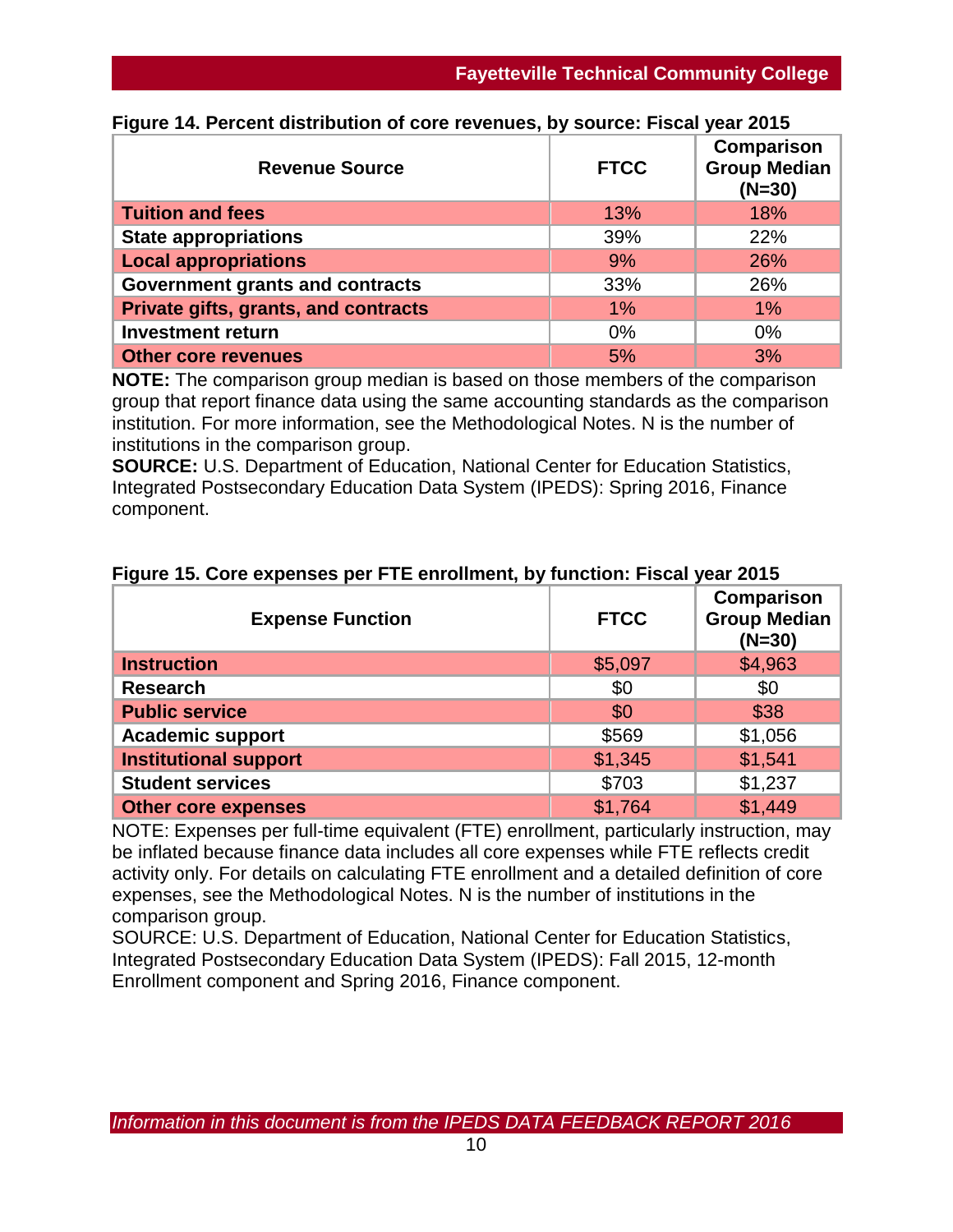| <b>Staff Category</b>                     | <b>FTCC</b> | <b>Comparison</b><br><b>Group Median</b><br>$(N=30)$ |
|-------------------------------------------|-------------|------------------------------------------------------|
| <b>Postsecondary teachers and staff</b>   | 469         | 544                                                  |
| Instructional support occupations         | 92          | 126                                                  |
| <b>Management</b>                         | 75          | 74                                                   |
| <b>Business and financial operations</b>  | 8           | 30                                                   |
| <b>Computer, engineering, and science</b> | 30          | 51                                                   |
| Community service, legal, arts, and media | 22          | 38                                                   |
| <b>Healthcare</b>                         | $\Omega$    | 2                                                    |
| <b>Other</b>                              | 304         | 278                                                  |

## **Figure 16. Full-time equivalent staff, by occupational category: Fall 2015**

**NOTE:** Graduate assistants are not included. For calculation details, see the Methodological Notes. N is the number of institutions in the comparison group. **SOURCE:** U.S. Department of Education, National Center for Education Statistics, Integrated Postsecondary Education Data System (IPEDS): Spring 2016, Human Resources component.

### **Figure 17. Average salaries of full-time instructional non-medical staff equated to 9-months worked, by academic rank: Academic year 2015-16**

| <b>Academic Rank</b>              | <b>FTCC</b> | <b>Comparison</b><br>Group Median |
|-----------------------------------|-------------|-----------------------------------|
| All ranks (N=30)                  | \$48,537    | \$68,108                          |
| Professor (N=17)                  | N/A         | \$75,312                          |
| <b>Associate professor (N=18)</b> | N/A         | \$65,331                          |
| <b>Assistant professor (N=18)</b> | N/A         | \$58,703                          |
| <b>Instructor (N=22)</b>          | N/A         | \$55,098                          |
| Lecturer (N=5)                    | N/A         | \$34,920                          |
| No academic rank (N=10)           | \$48,537    | \$54,635                          |

**NOTE:** Average salaries of full-time instructional non-medical staff equated to 9-month contracts was calculated by multiplying the average monthly salary by 9. The average monthly salary was calculated by dividing the total salary outlays by the total number of months covered by staff on 9, 10, 11, and 12-month contracts. institutions in the comparison group.

**SOURCE:** U.S. Department of Education, National Center for Education Statistics, Integrated Postsecondary Education Data System (IPEDS): Spring 2016, Human Resources component.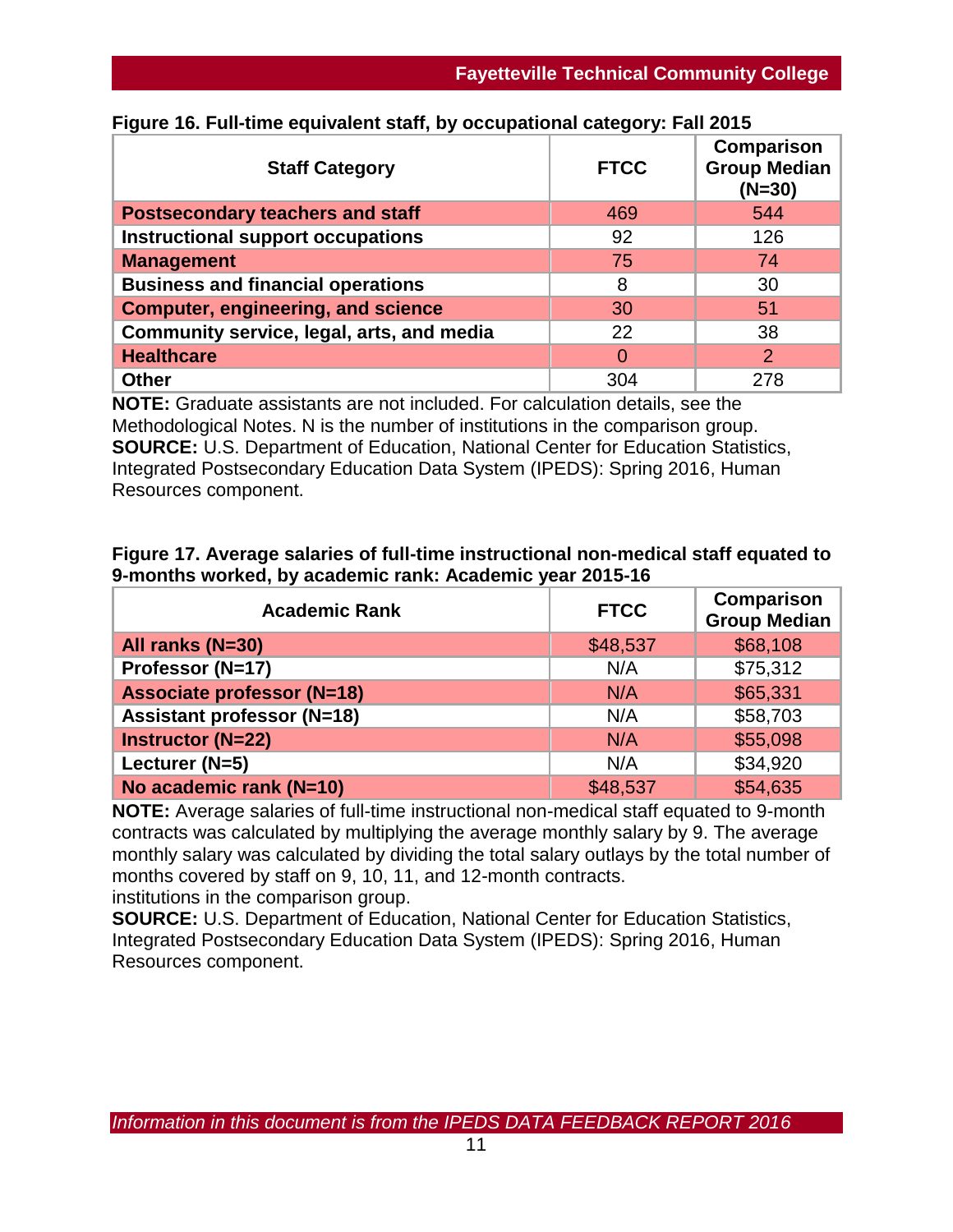### **Methodological Notes**

### **Overview**

This report is based on data supplied by institutions to IPEDS during 2015-16 data collection year. Response rates exceeded 99% for most surveys. IPEDS First Look reports at [http://nces.ed.gov/pubsearch/getpubcats.asp?sid=010](http://nces.ed.gov/pubsearch/getpubcats.asp?sid=010%20) provide some information on aggregate institutional responses.

### **Use of Median Values for Comparison Group**

The value for the comparison institution is compared to the median value for the comparison group for each statistic included in the figure. If more than one statistic is presented in a figure, the median values are determined separately for each indicator or statistic. Medians are not reported for comparison groups with fewer than three values. Where percentage distributions are presented, median values may not add to 100%. To access all the data used to create the figures included in this report, go to 'Use the Data' portal on the IPEDS website [\(http://nces.ed.gov/ipeds\)](http://nces.ed.gov/ipeds).

### **Missing Statistics**

If a statistic is not reported for your institution, the omission indicates that the statistic is not relevant to your institution and the data were not collected. Not all notes may be applicable to your report.

## **Use of Imputed Data**

All IPEDS data are subject to imputation for total (institutional) and partial (item) nonresponse. If necessary, imputed values were used to prepare your report.

## **Data Confidentiality**

IPEDS data are not collected under a pledge of confidentiality.

#### **Disaggregation of Data by Race/Ethnicity**

When applicable, some statistics are disaggregated by race/ethnicity. Data disaggregated by race/ethnicity have been reported using the 1997 Office of Management and Budget categories. Detailed information about the race/ethnicity categories can be found at [https://nces.ed.gov/ipeds/Section/Resources.](https://nces.ed.gov/ipeds/Section/Resources)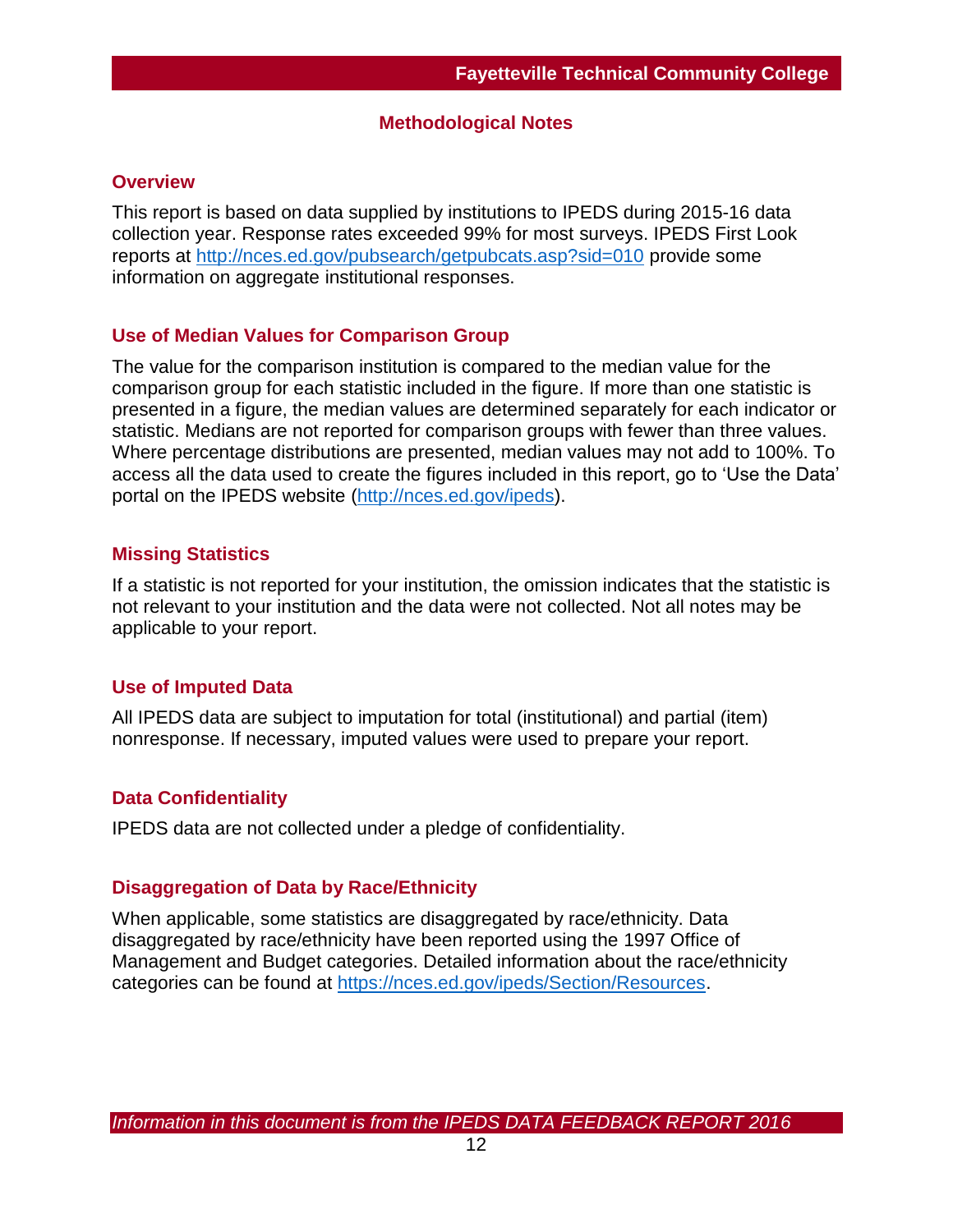## **Cohort Determination for Reporting Student Financial Aid, Graduation Rates, and Outcome Measures**

Student cohorts for reporting Student Financial Aid and Graduation Rates data are based on the reporting type of the institution. For institutions that report based on an academic year (those operating on standard academic terms), student counts and cohorts are based on fall term data. Student counts and cohorts for program reporters (those that do not operate on standard academic terms) are based on unduplicated counts of students enrolled during a full 12-month period.

# **DESCRIPTION OF STATISTICS USED IN THE FIGURES**

## **Admissions (only for non-open-admissions schools)**

### *Admissions and Test Score Data*

Admissions and test score data are presented only for institutions that do not have an open admission policy, and apply to first-time, degree/certificate-seeking undergraduate students only. Applicants include only those students who fulfilled all requirements for consideration for admission and who were notified of one of the following actions: admission, non-admission, placement on a wait list, or application withdrawn (by applicant or institution). Admitted applicants (admissions) include wait-listed students who were subsequently offered admission. Early decision, early action, and students who began studies during the summer prior to the fall reporting period are included. For customized Data Feedback Reports, test scores are presented only if scores are required for admission.

## **Student Enrollment**

## *FTE Enrollment*

The full-time equivalent (FTE) enrollment used in this report is the sum of the institution's FTE undergraduate enrollment and FTE graduate enrollment (as calculated from or reported on the 12-month Enrollment component). Undergraduate and graduate FTE are estimated using 12-month instructional activity (credit and/or contact hours). See "Calculation of FTE Students (using instructional activity)" in the IPEDS Glossary at [https://surveys.nces.ed.gov/ipeds/VisGlossaryAll.aspx.](https://surveys.nces.ed.gov/ipeds/VisGlossaryAll.aspx)

## *Total Entering Undergraduate Students*

Total entering students are students at the undergraduate level, both full- and part-time, new to the institution in the fall term (or the prior summer term who returned in the fall). This includes all first-time undergraduate students, students transferring into the institution at the undergraduate level, and non-degree/certificate-seeking undergraduates entering in the fall. Only degree-granting, academic year reporting institutions provide total entering student data.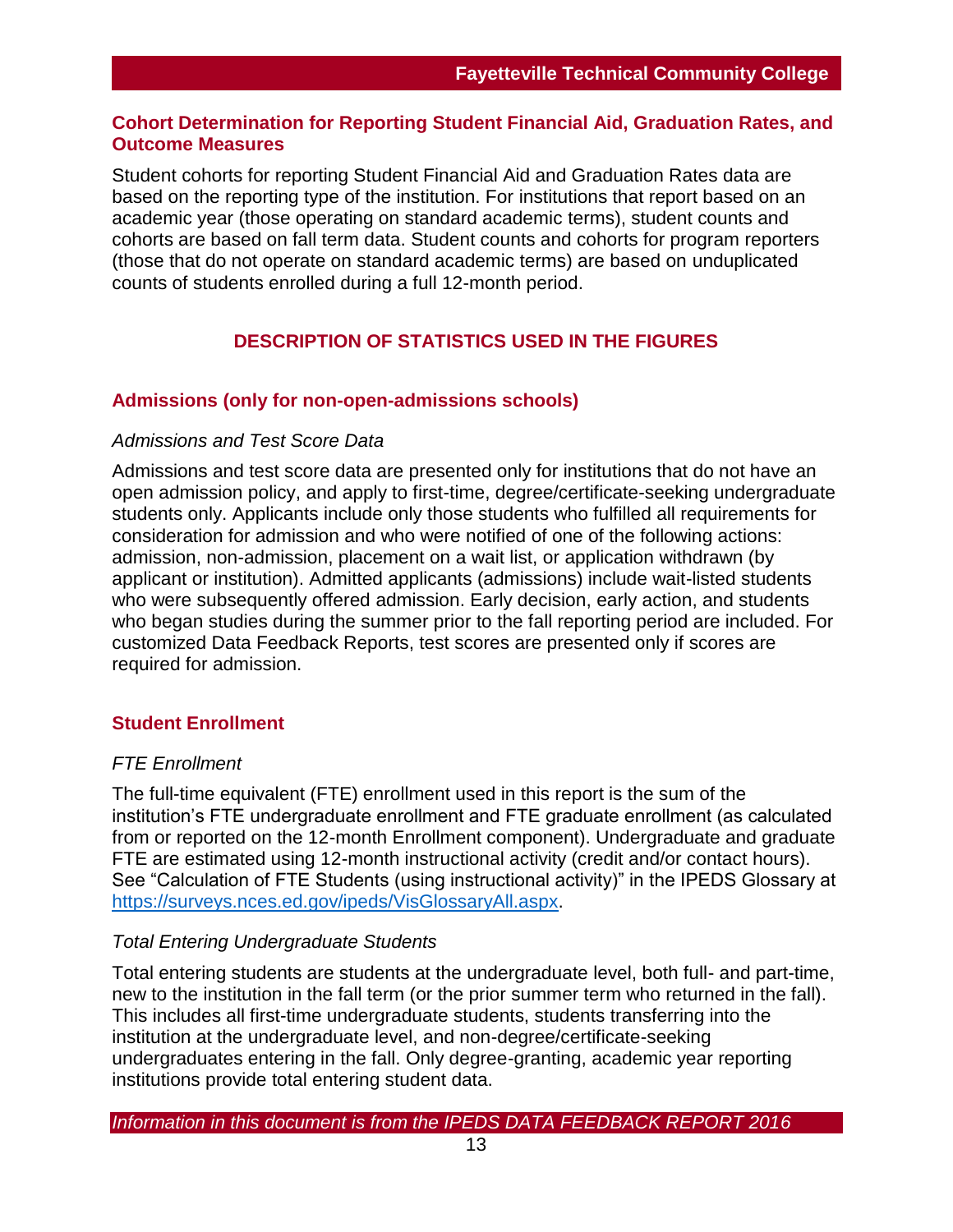### **Charges and Net Price**

### *Average Institutional Net Price*

Average net price is calculated for full-time, first-time degree/certificate-seeking undergraduates who were awarded grant or scholarship aid from the federal government, state/local government, or the institution anytime during the full aid year. For public institutions, this includes only students who paid the in-state or in-district tuition rate. Other sources of grant aid are excluded. Average net price is generated by subtracting the average amount of federal, state/local government, and institutional grant and scholarship aid from the total cost of attendance. Total cost of attendance is the sum of published tuition and required fees, books and supplies, and the average room and board and other expenses.

For the purpose of the IPEDS reporting, aid awarded refers to financial aid that was awarded to, and accepted by, a student. This amount may differ from the aid amount that is disbursed to a student.

### **Retention, Graduation Rates, and Outcome Measures**

#### *Graduation Rates and Transfer-out Rate*

Graduation rates are those developed to satisfy the requirements of the Student Rightto-Know Act and Higher Education Act, as amended, and are defined as the total number of individuals from a given cohort of full-time, first-time degree/certificateseeking undergraduates who completed a degree or certificate within a given percent of normal time to complete all requirements of the degree or certificate program before the ending status date of August 31, 2014; divided by the total number of students in the cohort of full-time, first-time degree/certificateseeking undergraduates minus any allowable exclusions. Institutions are permitted to exclude from the cohort students who died or were totally and permanently disabled; those who left school to serve in the armed forces or were called up to active duty; those who left to serve with a foreign aid service of the federal government, such as the Peace Corps; and those who left to serve on an official church mission.

Transfer-out rate is the total number of students from the cohort who are known to have transferred out of the reporting institution (without earning a degree/award) and subsequently re-enrolled at another institution within the same time period; divided by the same adjusted cohort (initial cohort minus allowable exclusions) as described above. Only institutions with a mission that includes providing substantial preparation for students to enroll in another eligible institution are required to report transfers out.

#### *Retention Rates*

Retention rates are measures at which students persist in their educational program at an institution, expressed as a percentage. For four-year institutions, this is the percentage of first-time bachelors (or equivalent) degree-seeking undergraduates from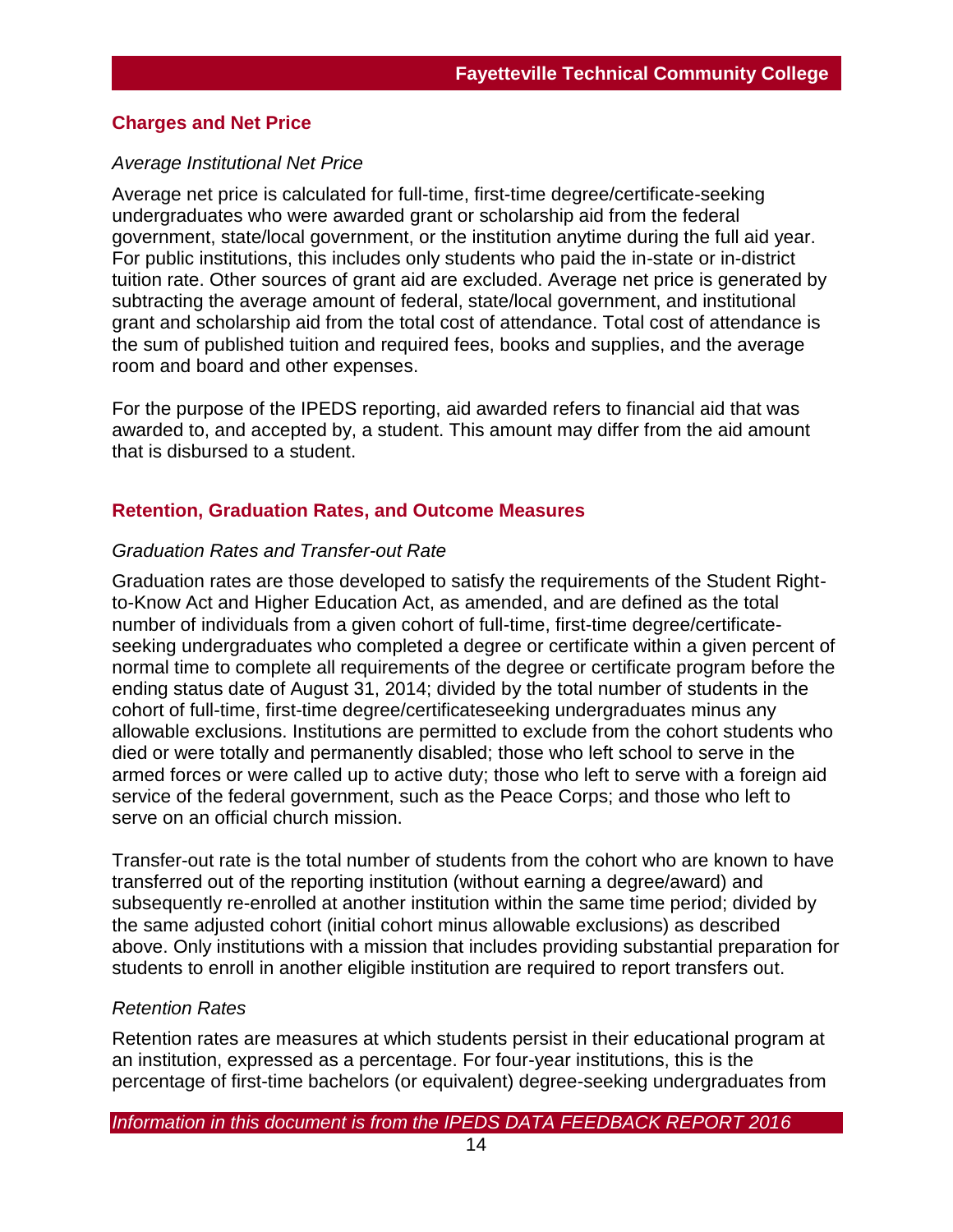the previous fall who are again enrolled in the current fall. For all other institutions this is the percentage of first-time degree/certificate-seeking students from the previous fall who either re-enrolled or successfully completed their program by the current fall. The full-time retention rate is calculated using the percentage of full-time, first-time degree/certificate-seeking undergraduates, while the part-time rate is calculated using the percentage of part-time, first-time degree/certificate-seeking undergraduates.

# **Finance**

## *Core Revenues*

Core revenues for public institutions reporting under GASB standards include tuition and fees; state and local appropriations; government grants and contracts; private gifts, grants, and contracts; sales and services of educational activities; investment income; other operating and IPEDS DATA FEEDBACK REPORT 9 Fayetteville Technical Community College non-operating sources; and other revenues and additions (federal and capital appropriations and grants and additions to permanent endowments). Core revenues for private, not-for-profit institutions (and a small number of public institutions) reporting under FASB standards include tuition and fees; government appropriations (federal, state, and local); government grants and contracts; private gifts, grants, and contracts (including contributions from affiliated entities); investment return; sales and services of educational activities; and other sources. Core revenues for private, for-profit institutions reporting under FASB standards include tuition and fees; government appropriations, grants, and contracts (federal, state, and local); private grants and contracts; investment income; sales and services of educational activities; and other sources. At degree-granting institutions, core revenues exclude revenues from auxiliary enterprises (e.g., bookstores, dormitories), hospitals, and independent operations. Nondegree-granting institutions do no report revenue from auxiliary enterprises in a separate category. These amounts may be included in the core revenues from other sources.

# *Core Expenses*

Core expenses include expenses for instruction, research, public service, academic support, institutional support, student services, scholarships and fellowships (net of discounts and allowances), and other expenses. Expenses for operation and maintenance of plant, depreciation, and interest are allocated to each of the other functions. Core expenses at degree-granting institutions exclude expenses for auxiliary enterprises (e.g., bookstores, dormitories), hospitals, and independent operations. Nondegree-granting institutions do not report expenses for auxiliary enterprises in a separate category. These amounts may be included in the core expenses as other expenses.

# *Endowment Assets*

Endowment assets, for public institutions under GASB standards, and private, not-forprofit institutions under FASB standards, include gross investments of endowment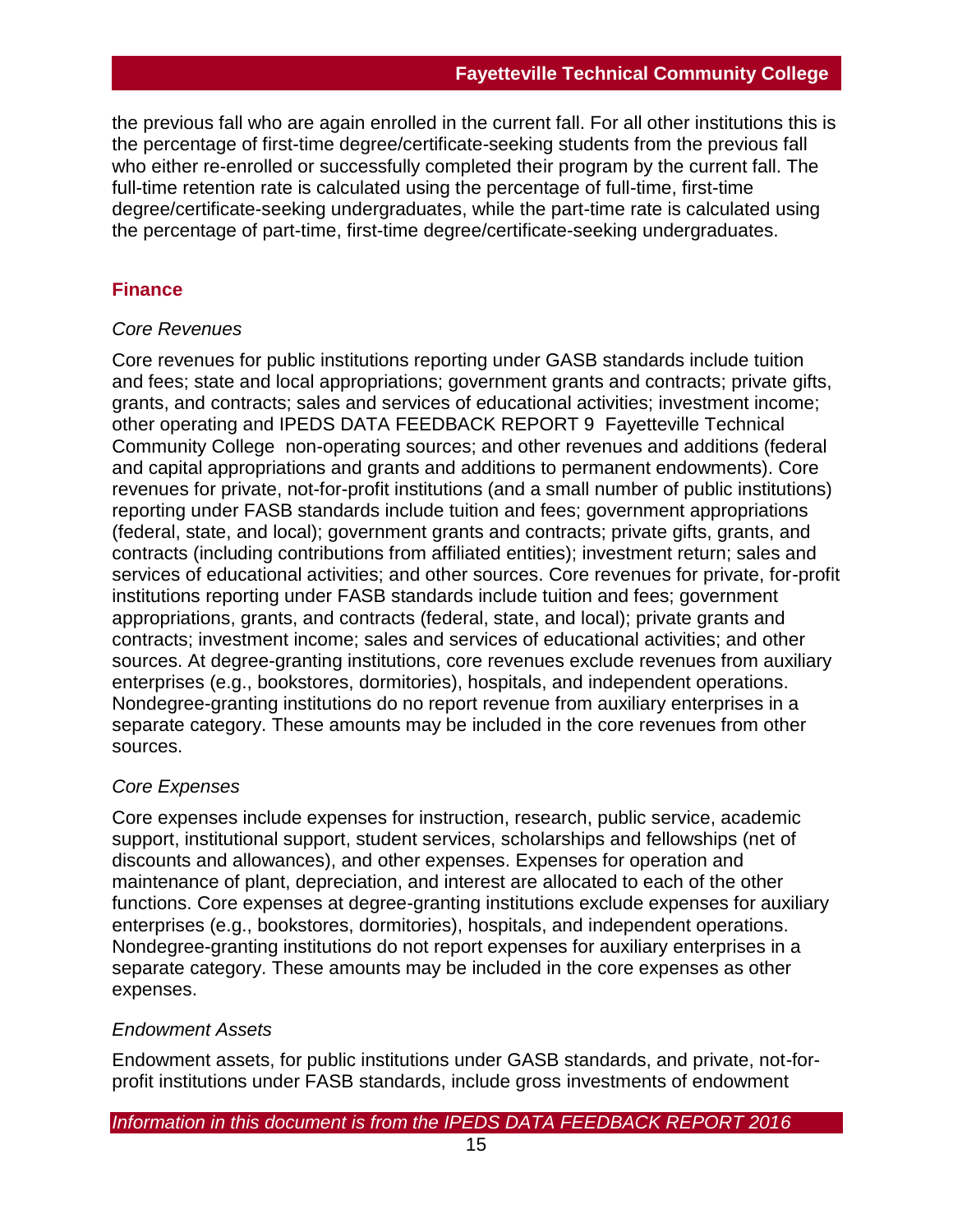funds, term endowment funds, and funds functioning as endowment for the institution and any of its foundations and other affiliated organizations. Private, for-profit institutions under FASB do not hold or report endowment assets.

## *Salaries and Wages*

Salaries and wages for public institutions under GASB standards and private (not-forprofit and for-profit) institutions under FASB standards, include amounts paid as compensation for services to all employees regardless of the duration of service, and amounts made to or on behalf of an individual over and above that received in the form of a salary or wage. Frequently, benefits are associated with an insurance payment. Private, for-profit institutions under FASB standards do not report salaries.

## **Staff**

## *FTE Staff*

The full-time-equivalent (FTE) by occupational category is calculated by summing the total number of full-time staff and adding one-third of the total number of part-time staff. Graduate assistants are not included.

## *Equated Instructional Non-Medical Staff Salaries*

Institutions reported total salary outlays by academic rank and gender, and the number of staff by academic rank, contract length (9-, 10-, 11-, and 12-month contracts), and gender. The total number of months covered by salary outlays was calculated by multiplying the number of staff reported for each contract length period by the number of months of the contract, and summing across all contract length periods. The weighted average monthly salary for each academic rank and gender was calculated by dividing the total salary outlays by the total number of months covered. The weighted average monthly salary was then multiplied by 9 to determine an equated 9-month salary for each rank.

## *Student-to-Faculty Ratio*

The guidance provided to institutions for calculating their student-to-faculty ratio is as follows: the number of FTE students (using Fall Enrollment data) divided by the total FTE instructional staff (using the total Primarily instruction + Instruction/research/public service staff reported on the EAP section of the Human Resources component and adding any not primarily instructional staff that are teaching a credit course). For this calculation, FTE for students is equal to the number of full-time students plus one-third the number of part-time students; FTE for instructional staff is similarly calculated. Students enrolled in "stand-alone" graduate or professional programs (such as medicine, law, veterinary, dentistry, social work, or public health) and instructional staff teaching in these programs are excluded from the FTE calculations.